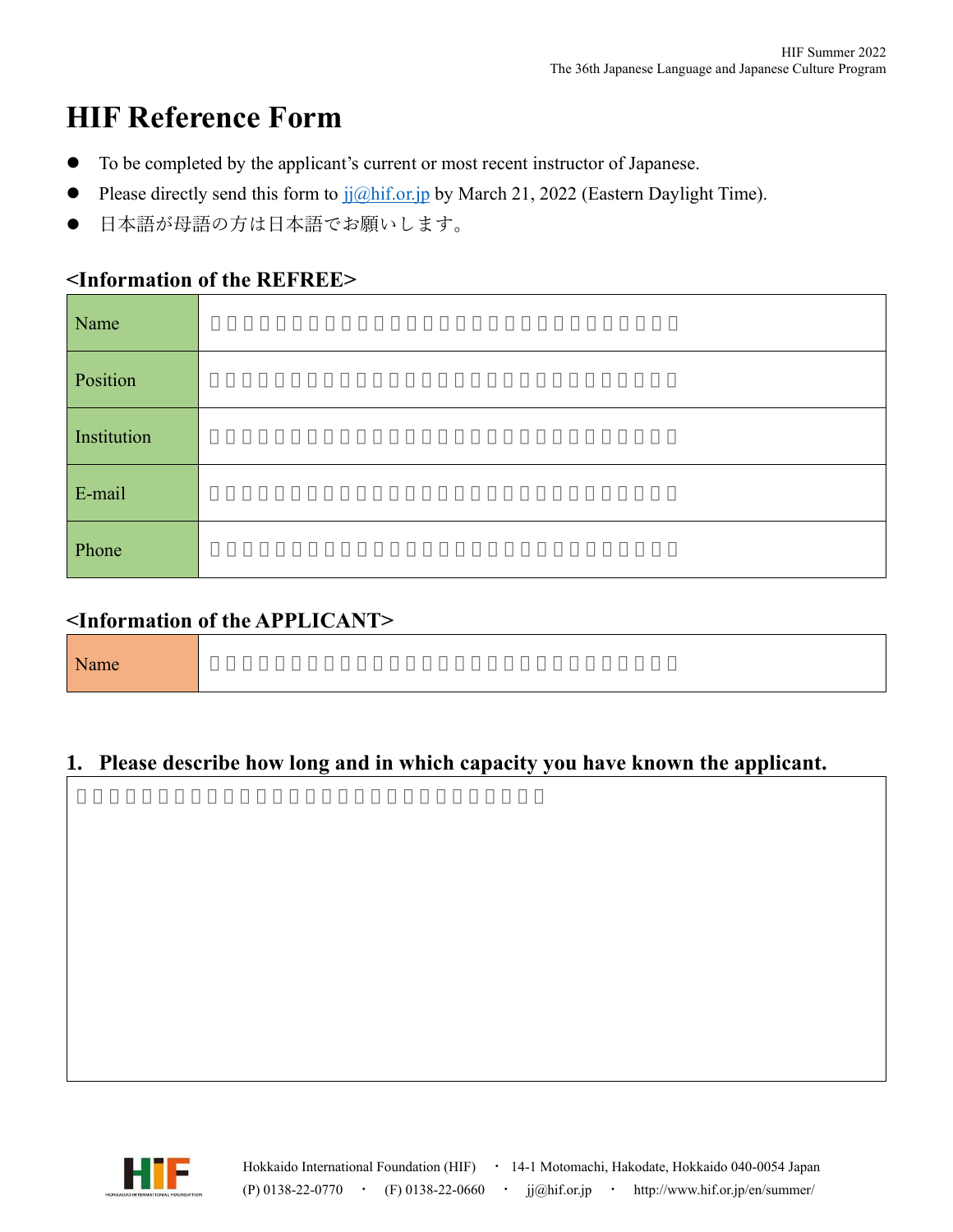**2. Please check the appropriate box to rate the applicant according to the criteria below, using a scale of 1 to 5 or NB (No Basis for Judgement). A score of 5 = Excellent, and a score of 1 = Unacceptable.**

| <class and="" assignments="" performance="" writing=""></class>                                        |                                                                         |                                       |                           |                          |                                    |  |  |  |
|--------------------------------------------------------------------------------------------------------|-------------------------------------------------------------------------|---------------------------------------|---------------------------|--------------------------|------------------------------------|--|--|--|
| a) CRITICAL THINKING SKILLS: examines and analyzes things objectively; thinks logically                |                                                                         |                                       |                           |                          |                                    |  |  |  |
| $\overline{\text{O}}$ 5                                                                                | $\overline{\text{O}}$ 4                                                 | $\overline{\textcircled{\textsf{3}}}$ | $\overline{\mathsf{O}}$ 2 | $\overline{\textcirc}$ 1 | $\Box$ NB                          |  |  |  |
| <learning attitude=""></learning>                                                                      |                                                                         |                                       |                           |                          |                                    |  |  |  |
| <b>ACTIVENESS:</b> takes initiative; acts and thinks positively; self-motivated<br>b)                  |                                                                         |                                       |                           |                          |                                    |  |  |  |
| $\overline{\text{O}}$ 5                                                                                | $\overline{\textsf{O}}$ 4                                               | $\overline{\textcircled{\small{2}}}$  | $\overline{\text{O}}$ 2   | $\overline{\text{O}}$ 1  | ONB                                |  |  |  |
| <b>RESPONSIBILITY:</b> deals with situations conscientiously and to completion; takes<br>$\mathbf{c})$ |                                                                         |                                       |                           |                          |                                    |  |  |  |
| responsibility for deadlines/attendances; sincere and reliable                                         |                                                                         |                                       |                           |                          |                                    |  |  |  |
| $\overline{\text{O}}$ 5                                                                                | $\overline{\text{O}}$ 4                                                 | $\overline{\textcircled{\small{2}}}$  | @2                        | $\odot$ 1                | $\overline{\textsf{O}}\textsf{NB}$ |  |  |  |
|                                                                                                        | <class activities="" and="" extra-curricular="" performance=""></class> |                                       |                           |                          |                                    |  |  |  |
| d) SOCIALIZING SKILLS: understands different values; adaptable in group settings; ability to           |                                                                         |                                       |                           |                          |                                    |  |  |  |
| build personal relationships; courteous                                                                |                                                                         |                                       |                           |                          |                                    |  |  |  |
| $\overline{\text{O}}$ 5                                                                                | $\overline{\textsf{O}}$ 4                                               | $\Box$ 3                              | @2                        | $\overline{\text{O}}$ 1  | ONB                                |  |  |  |
| <b>EMOTIONAL STABILITY:</b> emotions and self-control appropriate to situations; not prone to<br>e)    |                                                                         |                                       |                           |                          |                                    |  |  |  |
|                                                                                                        | panic or inappropriate emotional outbursts in stressful situations      |                                       |                           |                          |                                    |  |  |  |
| $\overline{\text{O}}$ 5                                                                                | O 4                                                                     | $\Box$ 3                              | $\boxdot 2$               | $\Omega$ 1               | ONB                                |  |  |  |
| <b>COMMUNICATION ABILITY:</b> sincere attitude and understanding when listening to the<br>f)           |                                                                         |                                       |                           |                          |                                    |  |  |  |
| others; talks clearly and effectively for the situation, cooperativeness                               |                                                                         |                                       |                           |                          |                                    |  |  |  |
| $\overline{\text{O}}$ 5                                                                                | $\Box$ 4                                                                | $\Box$ 3                              | $\Omega$                  | $\overline{\text{O}}$ 1  | ONB                                |  |  |  |

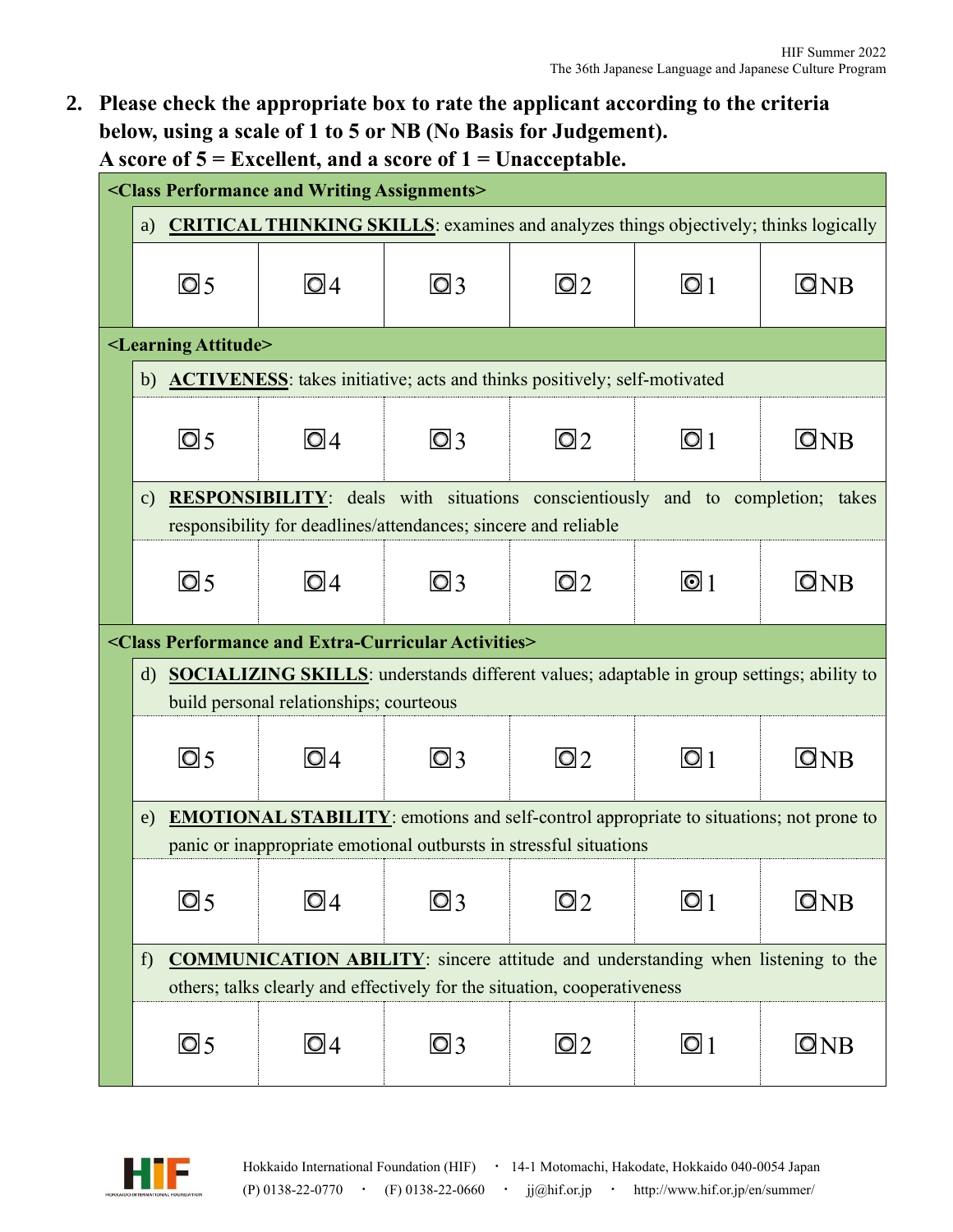#### **3. Please check all that apply.**

## **a) If this applicant participates in this program in which a lot of interactions with others are required, they can**

- $\Box$  manage daily conversations with native speakers
- $\Box$  make a presentation on a social topic
- $\Box$  manage discussions with peer students in the same level
- □ others Please specify here.

#### **b) If this applicant works on a project with their peer students, they can**

- $\Box$  lead other students to the goal
- $\Box$  work together in a cooperative manner
- $\Box$  accomplish their goal without giving up
- $\Box$  work independently
- **4. Please give us your candid opinion about the applicant. Considering that this program requires them to be more autonomous than in a regular language classroom, do you think they will successfully complete it?**

Please specify here.